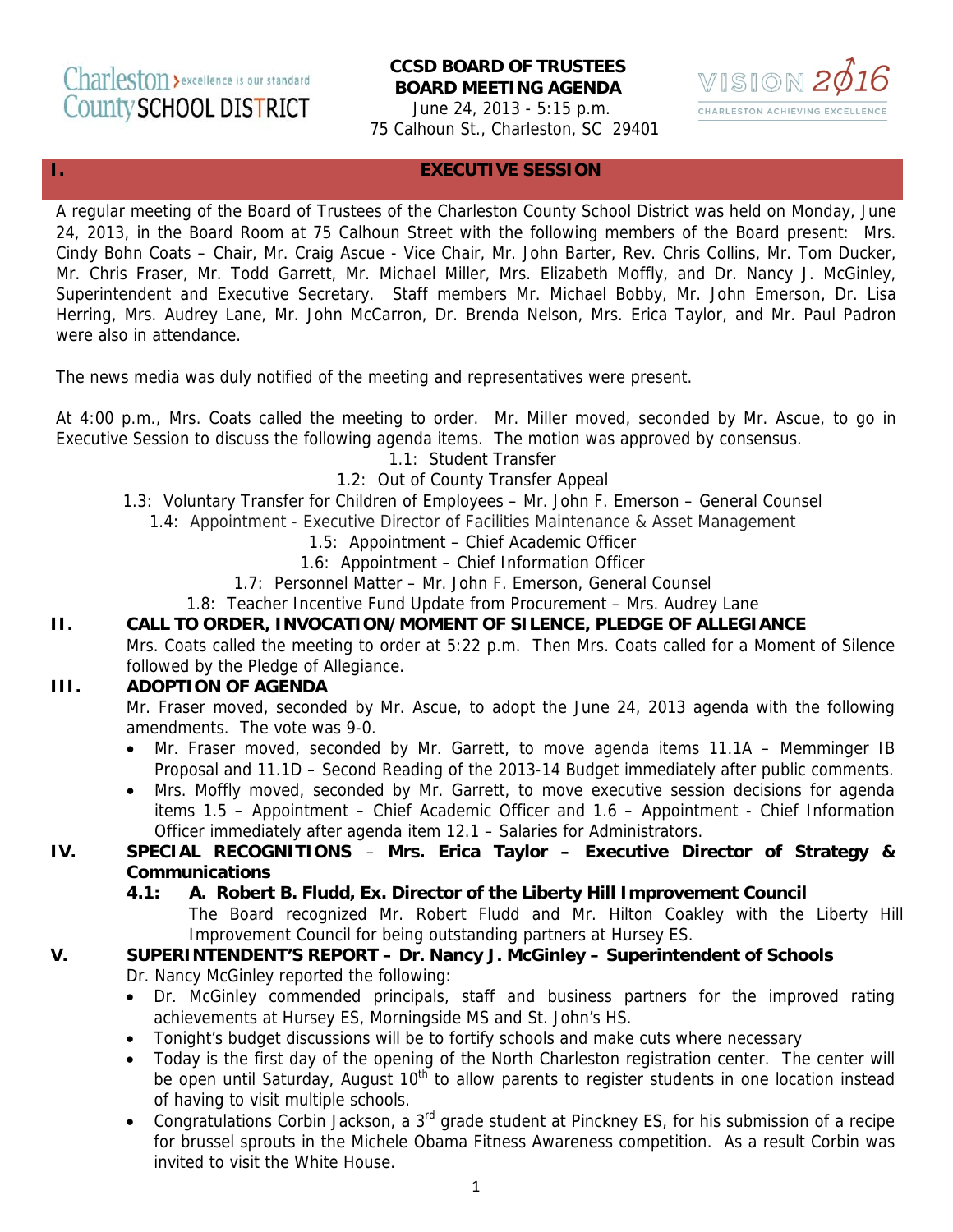## **VI. VISITORS, PUBLIC COMMUNICATIONS**

- 1. Ms. Elizabeth Gordon asked the board to investigate the \$20 million that was previously identified for an elementary school in the northern part of Mt. Pleasant since there is a need for additional seats for students in that area. She also asked the board about delaying of projects in Mt. Pleasant.
- 2. Ms. Courtenay Kozelski, a Special Ed Teacher at Memminger, addressed the Board in support of the IB program at Memminger.
- 3. Ms. Katie Houser, a teacher at Memminger, addressed the Board in support proposal for the IB program at Memminger.
- 4. Mr. Anthony James addressed the Board in support of the IB program at Memminger.
- 5. Ms. Caroline Radcliffe addressed the Board in supports the IB program at Memminger
- 6. Mr. Bruce James, a Charleston Area Justice Ministry representative, addressed the board in support of the early childhood expansion to add 300 slots for the 2013-14 school year.
- 7. Ms. Jennifer Backer, a teacher at Memminger, addressed the Board in support the IB program at Memminger.
- 8. Rev. Nelson Rivers III, the Charleston Area Justice Ministry vice chair, urged the board to support the 300 additional slots in Early Childhood Education.
- 9. Mr. Craig Goldburg, a Mt. Pleasant parent, addressed the growth in Mt. Pleasant and Sullivan's Island project being fast tracked when other Mt. Pleasant projects are delayed.
- 10. Mr. Ed Potter, a Park West Educational Fund representative, urged the board to consider reducing classroom size for better outcomes.
- 11. Mr. David Tomlinson, a Park West Educational Fund representative, urged the board to consider reducing class size and allocation at larger schools.
- 12. Mr. Richard Hayes reminded the board about a 2008 Palmer and Cay comment about a CCSD salary study. He said teachers that started four years ago has never been paid at level they should have been paid and teachers make more in nearby districts. The Post and Courier news article recommends a 3% increase for teachers. He urged the board to support the recommendation to increase teacher salaries.
- 13. Ms. Elizabeth Anne Boeing addressed the board regarding a transfer appeal to attend Wando HS.
- 14. Ms Allison Leggett Thanked the Board for the five hour budget workshop. She urged the board to consider the allocation increase for larger schools like Wando HS.
- 15. Ms. Margret Higgins addressed the Board about the Memminger IB proposal, the vetting process and consideration given. She outlined reasons why the proposal should be considered.
- 16. Ms. Barbara Spell, a Sullivan Island resident, addressed the board about Mt. Pleasant rezoning. She said the board should build schools in overcrowded areas rather than areas where not needed such as SIES. She spoke of the district's cash flow problems that would be mentioned in the Post and Courier newspaper next month and possible delay of building programs.
- 17. Ms. Laura Melfi, a Memminger ES teacher, addressed the board in support the proposal for an IB program at Memminger ES. The board was urged to support the request.
- 18. Ms. Downing Childs and Mr. Fran Clasby, District 20 Constituent Board members, urged board to erase zoning lines between James Simons ES and Mitchell ES.
- 19. Ms. Kate Darby, the Wando HS School Improvement Council chair, encouraged the board to support lines 42 and 35 in the budget. She also urged the board to consider smaller class sizes and additional funding for large schools.
- 20. Ms. G. M. Dilling, a local architect, addressed the board to protest building a school on Sullivan's Island. She said using a school design on the front beach is an unfair for the environment.
- 21. Mr. David Cohen, a Dean at the College of Charleston, addressed the board in support of the Memminger IB program.

# **VII. APPROVAL OF MINUTES/EXECUTIVE SESSION AGENDA ITEMS**

# **7.1: A. Open Session Minutes of June 10, 2013**

Mr. Barter moved, seconded by Mr. Miller, to approve the open session minutes of June 10, 2013. The vote was 9-0.

**7.2: Executive Session Action Items of June 24, 2013**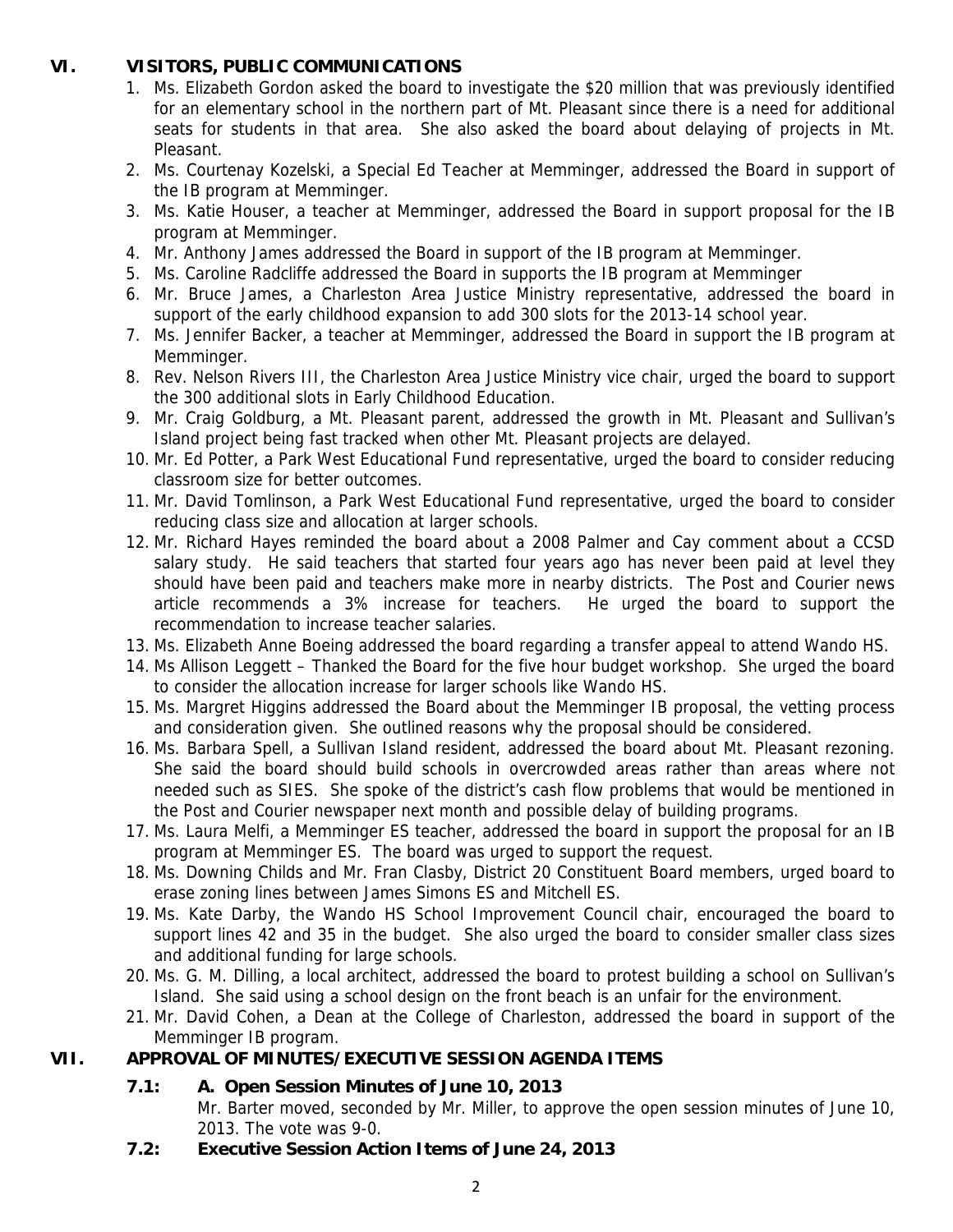The Board approved the executive session items of June 24, 2013 which follows:

## **1.1: Student Transfer**

## **A. Appeals received June 3- June 17, 2013**

Mr. Ascue, seconded by Mr. Garrett, to approve J, N, O, P, Q, S, T, X and Deny all others.

The vote was 8-0. Mrs. Moffly did not vote since she was out of the room.

## **1.2: Out of County Transfer Appeal**

Mr. Ascue moved, seconded by Mr. Ducker, to deny a student transfer appeal. The vote was 7-1 (Collins opposed). Mrs. Moffly did not vote since she was out of the room.

**1.3: Voluntary Transfer for Children of Employees – Mr. John F. Emerson – General Counsel** 

Mr. Fraser moved, seconded by Mr. Ducker, to approve Voluntary Transfer for Children of Employees. The vote was 8-0. Mrs. Moffly did not vote since she was out of the room.

**1.4: Appointment - Executive Director of Facilities Maintenance & Asset Management** 

Mr. Fraser moved, seconded by Mr. Ducker, to approve the recommendation to appoint Mr. Ronald Kramps to the position of Executive Director of Facilities Maintenance & Asset Management. The vote was 8-0. Mrs. Moffly did not vote since she was out of the room.

## **1.5: Appointment – Chief Academic Officer**

Rev. Collins moved, seconded by Mr. Ascue, to approve the recommendation to appoint Dr. Lisa Herring to the position of Chief Academic Officer. The vote was 9- 0.

## **1.6: Appointment – Chief Information Officer**

Mr. Barter moved, seconded by Mr. Fraser, to approve the recommendation to appoint Mr. John McCarron to the position of Chief Information Officer, with salary modification discussed in Executive Session. The vote was 9-0.

#### **1.7: Personnel Matter – Mr. John F. Emerson, General Counsel**

Mr. Ducker moved the board hear the appeal. However, no one seconded the motion. Then, Mr. Barter moved, seconded by Mr. Fraser to deny a request for a teach appeal hearing and uphold the superintendent's recommendation. The vote was 7-1 (Mr. Ducker opposed). Mrs. Moffly did not vote on this item since she was out of the room at the time of this vote.

## **1.8: Teacher Incentive Fund Update from Procurement – Mrs. Audrey Lane**

Rev. Collins moved, seconded by Mr. Ascue, to approve the recommendation to award a contract for services related to the TIF grant--marketing and communications services (P1313) to Bartelle for Kids - \$482,172; online professional development program (P1315) to School Improvement Network - \$440,650; and performance based compensation system (P1316) to Battle for Kids - \$849,600. The total amount is \$1,772,422.00. The funding source is TIF grant funds. The vote was 8-0. Mrs. Moffly did not vote on this item since she was out of the room at the time of this vote.

#### **7.3: A. Financial Minutes of June 10, 2013**

Mr. Miller moved, seconded by Mr. Barter, to approve the financial minutes of June 10, 2013. The vote was 8-0. Mrs. Moffly did not vote on this item since she was out of the room at the time of this vote.

Mr. Ascue asked if funds were moved for the parking lot. Mrs. Coats said it would not change the minutes. Mr. Barter said the contract has not been awarded and was placed on hold to have discussions with the City about use of their parking lots. Mr. Bobby said he met with the City staff earlier today about parking issue and felt it could be at no cost. However,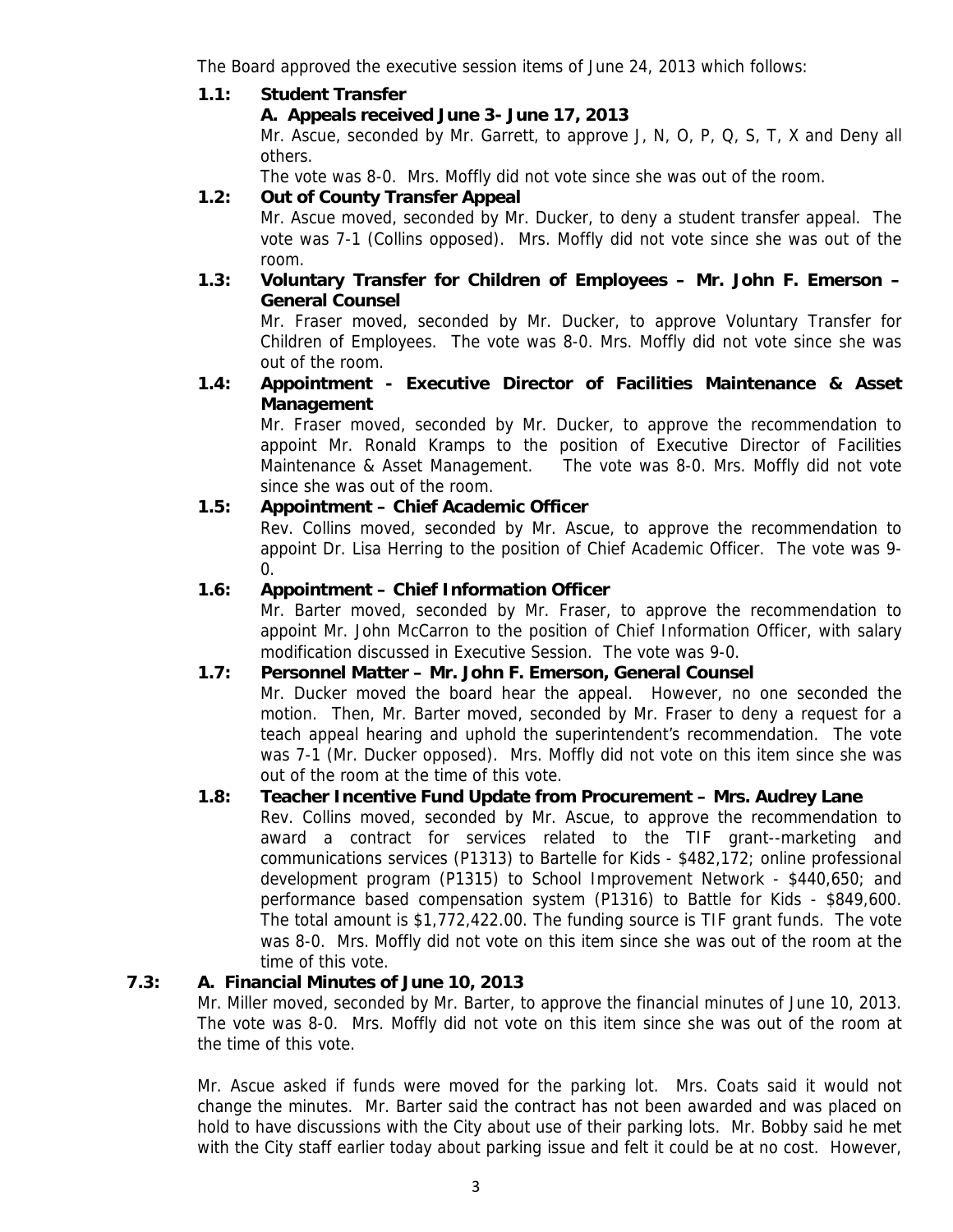he said the money should be left in the contingency.

## **VIII. CAE UPDATE**

## **IX. MANAGEMENT REPORT(S)**

- **X. COMMITTEE REPORT(S)** 
	- **10.1: Audit & Finance Committee Mr. John Barter**
	- **10.2: Policy Committee Mr. Chris Fraser**

## **A. Second Reading – Policy IKF – Graduation Requirements – Mr. John F. Emerson- General Counsel**

Mr. Miller said the school should make decisions related to student participation in graduation ceremony even if the student does not pass HSAP, not the district. After Mrs. Coats shared CCSD's graduation requirements with Mr. Miller, Dr. McGinley said graduation requirements were set by the state. It is an annual battle when schools have different standards and one allow a student to march and another doesn't. CCSD students know the graduation requirements because they have been counseled on this topic. Also, students that fail are allowed to participate in a diploma ceremony during the summer. Graduation is an accomplishment for those that earn a diploma.

Mrs. Moffly said there has been some discussion about eliminating HSAP as a requirement for graduation. Mr. Fraser said the CCSD policy could be revised if it is done. Mrs. Coats suggested sending the policy back to the committee for further revisions if there is support for Mr. Miller's recommendation. However, Mr. Fraser suggested the board vote motion on table.

Mr. Fraser moved, seconded by Mr. Barter, to approve the recommendation to approve the second reading of Policy IKF – Graduation Requirements. The vote was 7-2 (Miller and Moffly opposed).

#### **B. Second Reading – Policy GCQFA – Suspension without Pay for Professional Staff – Mr. John F. Emerson – General Counsel**

Mr. Fraser moved, seconded by Mr. Ascue, to approve the second reading of Policy GCQFA – Suspension without Pay of Professional Staff. The vote was 9-0.

 **C. Second Reading – Policy GCQF – Discipline, Suspension, and Dismissal of Professional Staff – Mr. John F. Emerson - General Counsel** 

Mr. Fraser moved, seconded by Mr. Ascue, to approve the second reading of Policy GCQF – Discipline, Suspension, and Dismissal of Professional Staff. The vote was 9-0.

#### **10.3: Strategic Education Committee – Mr. Michael Miller**

## **A. Strategic Education Committee Update**

## **XI. POTENTIAL CONSENT AGENDA ITEMS**

#### **11.1: A. Memminger International Baccalaureate Proposal**

Mr. Miller led the Board discussion of IB proposal at Memminger. Then he shared a recommendation from the Strategic Education Committee.

Mr. Miller moved, seconded by Mr. Ascue, to approve the recommendation to implement IB at Memminger for 2013-14 school year to be monitored for three years under the direction of Dr. Turner with additional support from an assistant principal/lead teacher and cultural courses infused within the IB program. Additionally, there will be no admission requirements and current students will be grandfathered in.

Also, Dr. Turner was asked to make a report to the Strategic Education Committee twice a year for the next three years information on how to measure the IB program's performance.

• Mr. Garrett said the IB program is a philosophy for the school. Memminger is a failing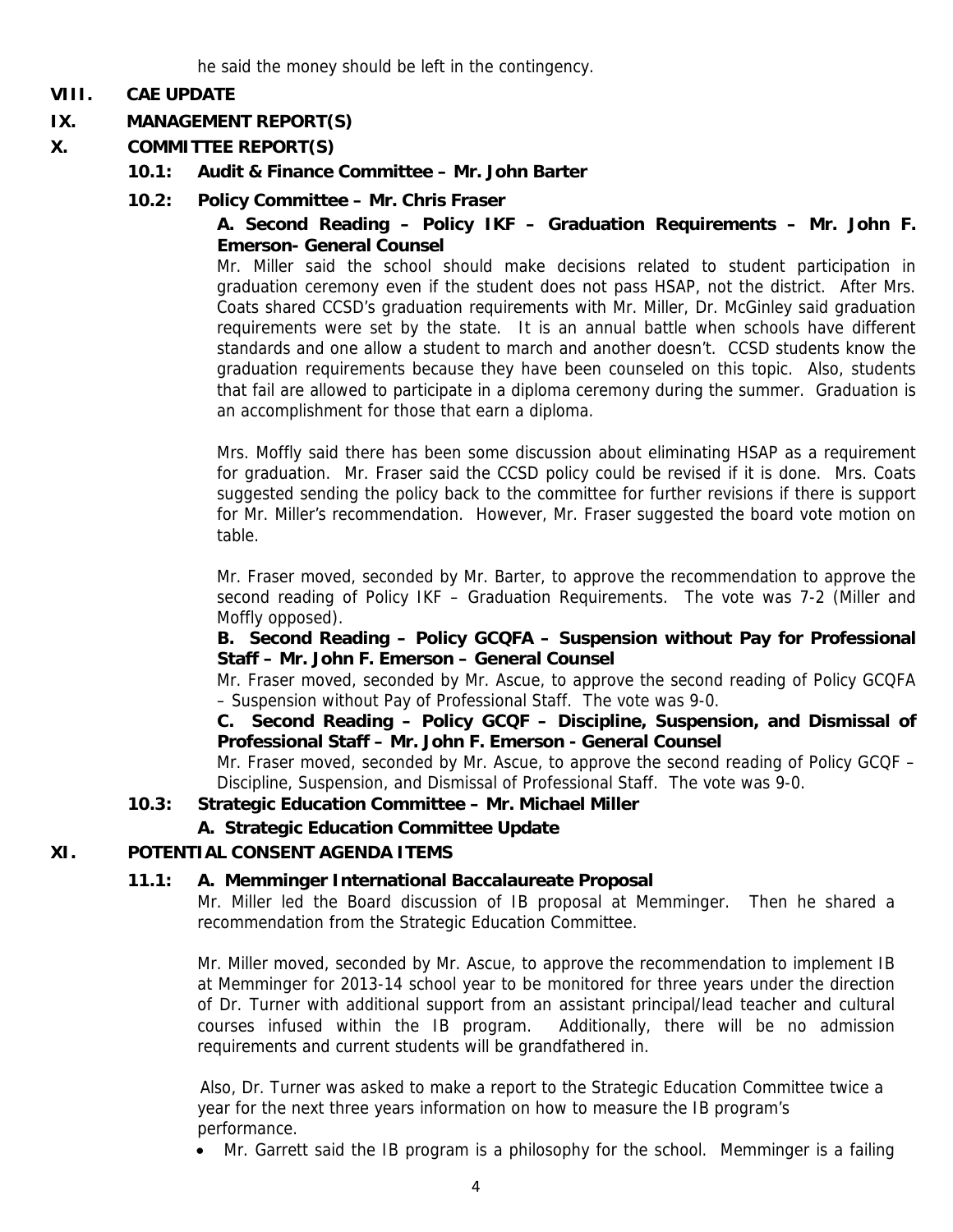at-risk school with approximately 108 neighborhood students enrolled. Mr. Garrett urged board members to support the recommendation that is also supported by teachers, parents and community members (to include District 20 Constituent board members). Current students enrolled would benefit from the IB program and it will help the future of Memminger.

- Rev. Collins urged the Board to amend the motion to add in two assistant teachers to assist in the implementation of the IB program in the areas of reading and math. No one seconded the motion.
- Mr. Barter outlined the reasons why there is good support in the district for the IB program. Then he said he would approve the IB motion outright, stating that he didn't believe it needed the three-year trial. Also, he said if Memminger was required to make a report twice a year, he'd like to see a district report twice a year and have the district inform the board as to how the school is doing and why it is doing well or not doing well. As far as adding teachers and assistant principals, Mr. Barter said that he didn't have the data to make that determination.
- Mr. Ducker said he was an opponent of the IB program. However after taking in consideration the commitments and impact of moving into a new school, individualized learning and the fact that 50% of the faculty is new, he recommended delaying the implementation of the IB program at Memminger for one year. However, in addition to the IB program, Memminger needs administrative resources to be successful. Mrs. Coats provided a list of schools that do not have assistant principals and shared the cost to place AP at other schools that do not have it.
- Mr. Fraser said the individuals that would make it work have already spoken and an assistant principal would be added by virtue, if the student population increases. He expressed support for Mr. Barter's recommendation.
- Rev. Collins asked what would happen to at risk students and expressed concerns about moving underperforming students to a satisfactory level without additional support. He suggested additional allocations for an assistant principal, lead teacher and teacher assistants ensure success of students in the IB Program. Mr. Barter expressed support for resources needed to make the Memminger IB program successful. Mr. Fraser said the board would have a better understanding of resources required after the consultants are brought in.
- After discussion of the two recommendations. Mr. Miller said the conversation about the need for an assistant principal generated from Dr. Turner's communication to the board on the necessary professionals needed to make the school successful even if IB was not being considered. Mr. Miller spoke about reasons why Memminger ES has not performed well in the past. After asking the key to making the IB program at Memminger successful he stated why the positions were added to the motion.
- After Mr. Ascue spoke about the infusion of the cultural Mrs. Coats asked staff what would happen next year if the IB program is approved for 2013-14. Dr. Turner said there is a three-year process to become an IB school. Changes would not be immediate. Approval of the recommendation would allow Memminger to enter the approval stage and begin professional development for teachers and bring in consultants to look at resources needed.
- Dr. McGinley asked the board to allow her time to meet with both the principal and others to determine what resources may be needed to make the IB program a success. Also, she said if some resources were offered to some and not others, the district would open the door up for inequities. She also asked the board to look at IB and resources as two separate issues.
- Mr. Garrett urged the board to support the recommendation and said IB is a philosophy for the school and the school is failing.
- Rev. Collins thanked the teachers at Memminger that addressed the Board to support the recommendation and said he wish there were parents addressing the board. Rev. Collins made a motion to add two teacher assistants to help struggling students and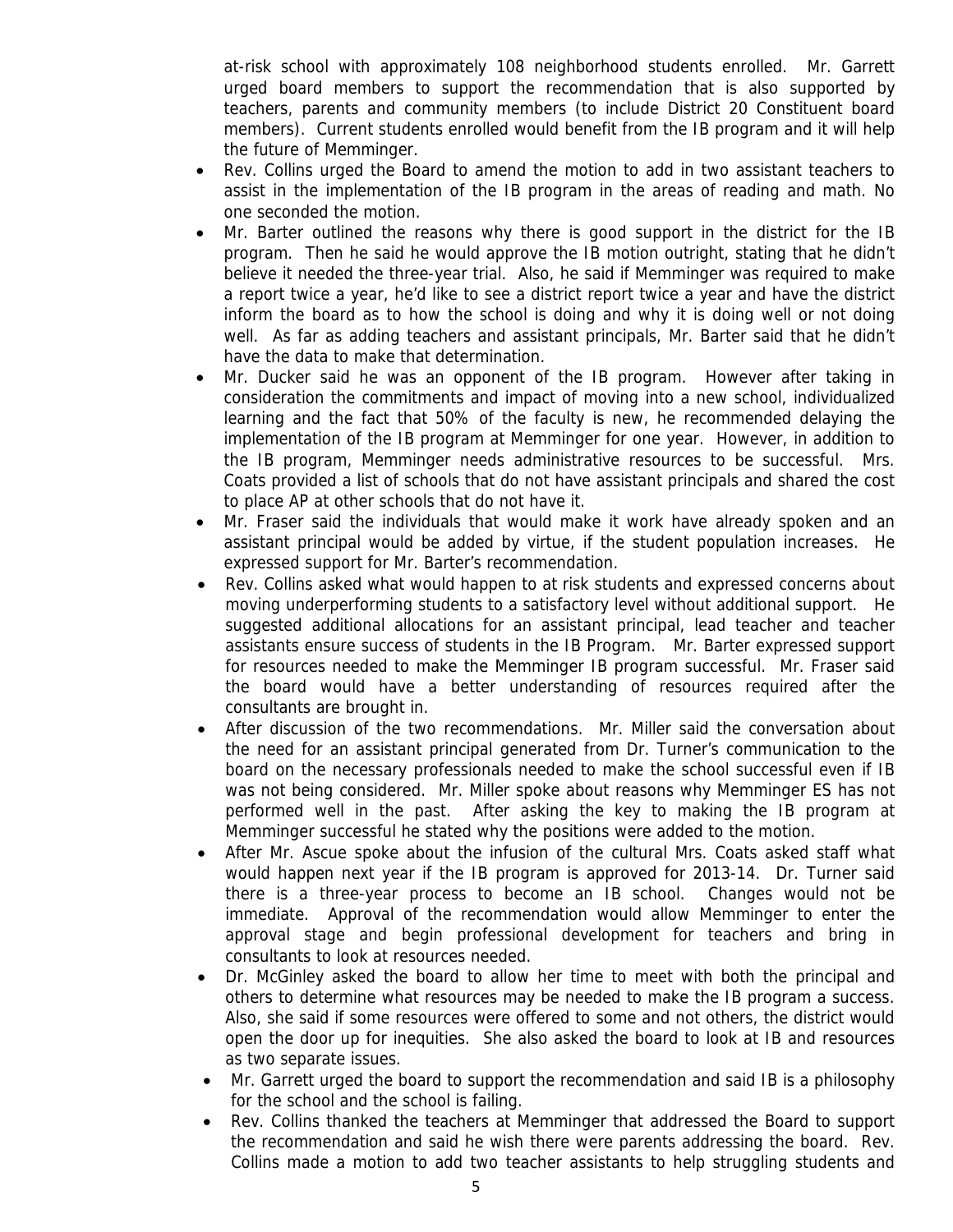implement the IB program. However, no one second the motion.

- Mr. Barter said IB is not a new concept in nation or district. It has a record growth and record of success.
- Mrs. Moffly said she would not support the recommendation because having a theme would not solve the problem of literacy and math which are the two biggest issues. She suggested going back to the basic foundation of reading, writing and math. Mrs. Moffly also expressed concerns about the state adoption of the Common Core standards. Then she spoke about the Race to the Top grant the district was recently awarded and the possibility of an opportunity to appeal the Common Core curriculum.

Mr. Miller withdrew his initial motion. Then, Mr. Miller moved, seconded by Mr. Barter, to approve the recommendation to implement IB at Memminger for 2013-14 school year to be monitored for three years under the direction of Dr. Turner with infusion of cultural courses within the IB program. Additionally, there will be no admission requirements and current students will be grandfathered in. The vote was 8-1 (Moffly opposed).

#### **B. District Wide Fixed Asset Inventory (P1320) – Mr. Michael Bobby**

Rev. Collins moved, seconded by Mr. Fraser, to approve expenditure for award of service contract to Accountable Assets, Inc. for inventory of District Assets. The funding source is FY 2013 Financial Services General Operating Funds. The amount is \$102,000. The motion passed with a vote of 5-4 (Collins, Ducker, Miller and Moffly opposed).

#### **C. Naming of Montessori Community School – Mr. Michael Bobby**

Mr. Fraser moved, seconded by Mr. Miller, to name the Montessori Community School currently under construction, at no cost to the district. The vote was 9-0.

#### **D. Second Reading of the 2013-14 Budget – Mr. Michael Bobby**

Mr. Bobby reviewed changes made after the June  $19<sup>th</sup>$  Board Workshop and other items for the board's consideration.

## **Changes since June 19th:**

- •Revenues anticipated from the King St. Tax Increment Financing has been reduced to \$250,000;
- •charging magnet school fee will not be considered but staff will communicate to constituents charging of fees for the 2015 school year;
- •compensation package adjustment—state mandated step increase for all teachers and a COLA of 1.5% to all full time CCSD employees; reduce expenditure on Low Country tech because a onetime cyber security is funded with 2013 funds with fund from increased student enrollment; reduced Professional Development days for Renaissance schools; permanent subs.
- •Mr. Barter asked how to address reduction of Professional Development days when contracts have gone out. Mr. Bobby said additional pay will be required since already mentioned. The 1.5% COLA would be given in lieu of the Professional Development days.
- •Dr. McGinley said it would also require a calendar adjustment which has already been prepared by Dr. Herring. It is anticipated that most teachers would attend the two day professional development. Mr. Barter suggested linking the two day to the Professional Development training.
- •Mrs. Moffly asked if it's the district's decision to give COLAs since the General Assembly has already passed the budget without approval of a COLA.
- •Mr. Miller asked about delaying the calendar decision after approval of the budget. Dr. McGinley said the request was made early for teacher contract purposes. The option to reduce the number of days came about with need to reduce the budget.
- •Mrs. Coats asked about balancing increased enrollment with cost to educate additional students. Mr. Bobby said the amount received from the state does not balance. 60% of the district's budget comes from local sources. Mr. Barter said because CCSD is considered a wealthy county CCSD only gets \$7,000 per student but spends more on students.
- •Rev. Collins asked about budget adjustments in substitutes/Kelly services. Mr. Bobby said that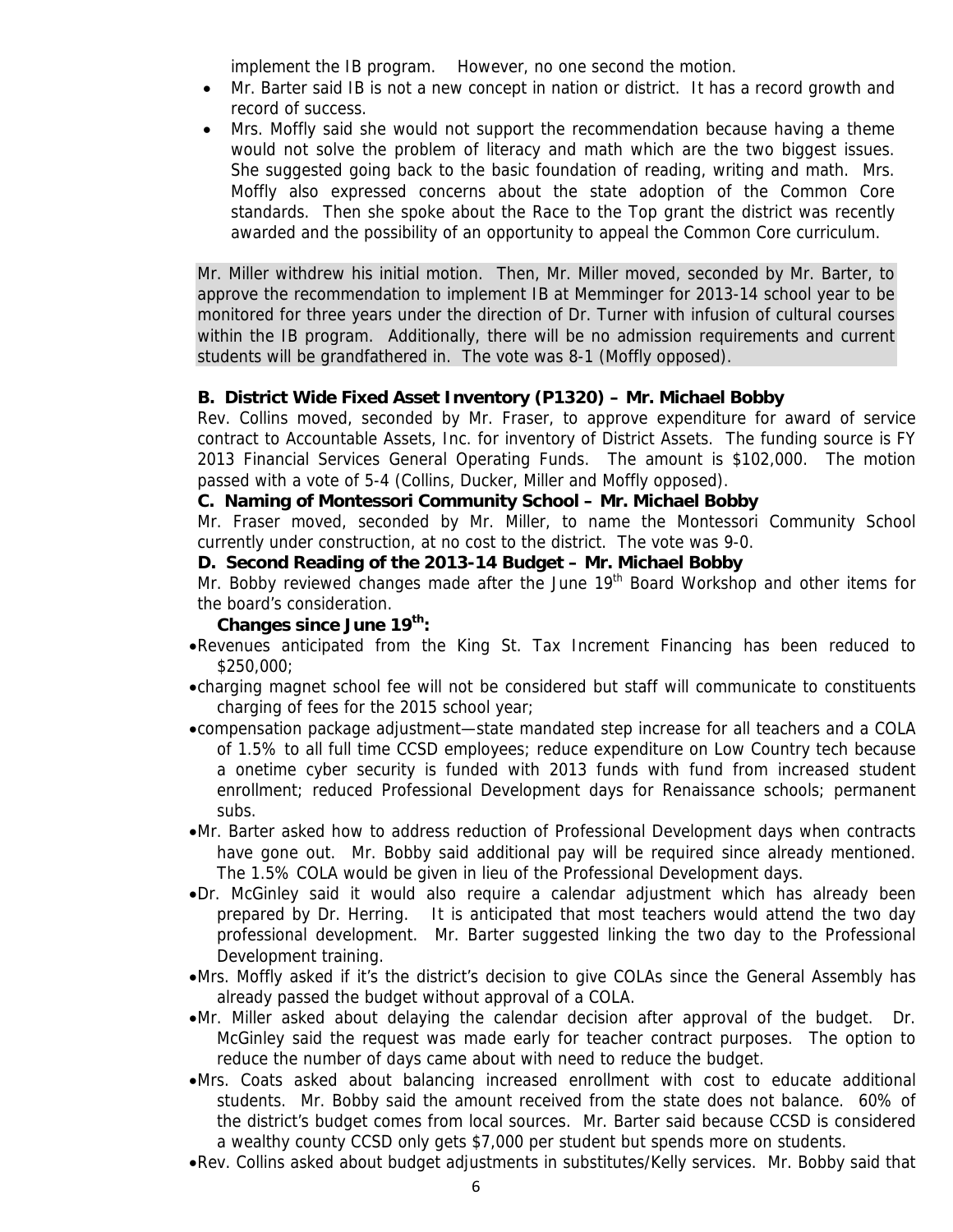Kelly service is to take teachers out of the day to day classroom setting. The amount will be reduced now that the district knows how many teachers would be included in the sub pool.

- •Mr. Ducker asked about Kelly Services and using teachers that did not make the cut but will be used to do the work. He asked if the teachers were issued contracts. Mr. Bobby said they were.
- •Rev. Collins asked about the 30 permanent subs and the approach to move them out of the pool. Mr. Bobby said there is a development and exit part of this equation.

Mr. Bobby – Line 32 placeholder for the salary study has been taken out of the budget. Line 34 – North Charleston HS and Morningside MS will be coming off the SIG grant would be reduced.

- •Mr. Garrett asked about Early Learning Expansion and Child Development program terms. Mr. Bobby said they were the same and he would make a revision for the same. McGinley said the 10 additional classrooms were proposed 5 years ago.
- •Mr. Bobby said the intent is to open the additional Child Development classrooms in January.
- •Mrs. Moffly asked about the midyear opening cost and asked if it was an operational cost. Mr. Bobby said it was an operational cost and he hoped not to use the full amount identified.
- •Mr. Bobby said Line 35 supports large school allocations for Laurel Hill, Cario and Pinckney; Line 37 was reduced in the area of positions.
- o Mr. Barter asked about use of Fund Balance and reduction of one-time cost in the budget. Mr. Bobby said the amount was reduced and could be justified if they were one time amounts.
- o Mr. Bobby spoke about Reductions \$2 million at central office, Reduction of Challenge funds, and increased school pool positions by \$2 million.
- o Mrs. Moffly suggested precedence be considered for large schools in regards to school pool positions. Mr. Barter said adjustments to the formula should address allocation issues.
- o Rev. Collins asked about allocation for North Charleston HS. Mr. Bobby said there are adjustments for small schools, rural schools and large schools to address inequities. Rev. Collins asked about the new Child Development classes and if they could be phased in earlier and not wait to open all at once. Mr. Bobby said it could be done. Rev. Collins asked if schools that are under-enrolled could be considered for Child Development classes. Mr. Bobby said it was based on demand. Dr. McGinley said staff has already done the work and would bring the info to the board.
- o Line 44 allocation for elementary school to use discretionary funds to fund a position of partial position.
- o Line 45 has been reduced
- o It would take .6 mills to manage the difference
- o Recommendation to approve a 1.5 mills tax increase and final General Operating budget of \$384,911,659
- o John Barter said most of what Mr. Garrett mentioned could be considered. If a tax increase wasn't considered, there would be a huge problem next year.
- o Mr. Fraser said if budget was approved with a \$9 million non renewal, it would create a problem next year.
- o Mr. Miller asked about funding for non-profit organizations.
- o Mrs. Moffly said the Board in 2010 promised taxpayers that if they voted for the referendum there would not be a tax increase. She said the board could look at funding partial magnet busing, transitioning to Kelly Services.
- o Mr. Ducker said at workshop the board asked what had to be done to fund the \$1 million budget. He doesn't want to go line by line. He asked about finding \$4.5 million. Mr. Bobby said \$50 million in cost saving has been made over the last few years. He said it's not simple and staff worked to get it down to a million dollar away from the budget.
- o Rev. Collins asked about permanent subs and those under Kelly Services and their benefits. Mr. Bobby said the new Health Benefit Act would require the district to pay more health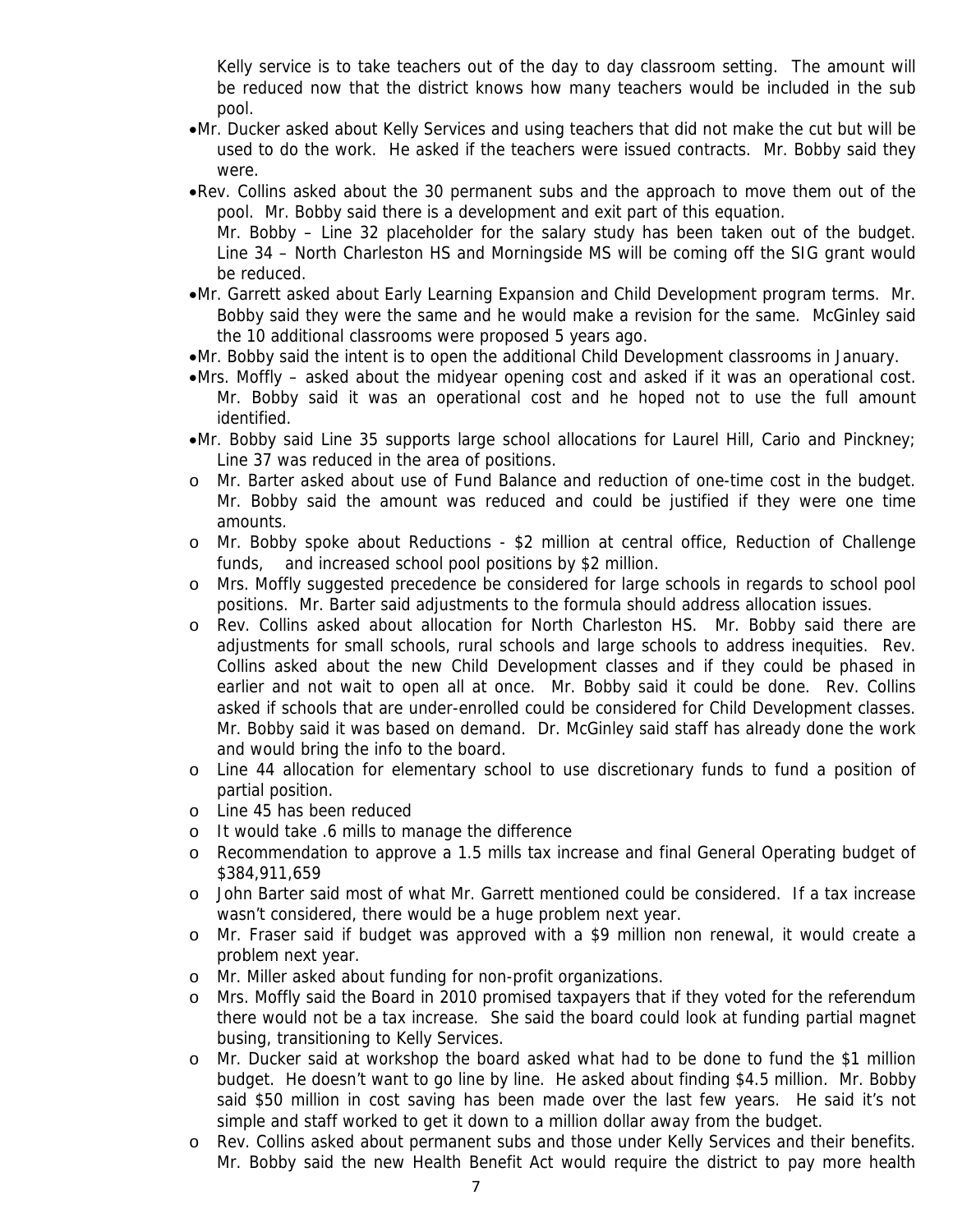benefits for substitutes. Several members of the board said it was discussed for two hours at the recent board budget workshop. Rev. Collins said he didn't like the idea that subs were paid 40 cents more than district pays. Mr. Barter reiterated the board spent two hours on the subject.

- o Mrs. Moffly mentioned the summer cost for First Steps.
- o Mr. Fraser said he reviewed the list and \$6-8 million is recurring amounts. Implementing Early Childhood would cost more next year.
- o Mr. Bobby responded to a question about the value of one mill stating it was \$1.9 million.
- o Rev. Collins asked about reducing the large school allocation for Wando.
- o Mr. Ducker said the board is only looking at a small portion of the budget. He wants a proposal to solve priorities. Mrs. Coats asked the Board if they wanted staff should look at lines 14-45 to make additional cuts. Mr. Ducker said Mr. Bobby and Dr. McGinley could bring a proposal to the board. If he has to propose a tax increase he must be able to say what would or would not be done.

Mrs. Moffly said more discussion is needed before the budget approval. Then, Mrs. Moffly moved, seconded by Rev. Collins, for staff to recalculate the numbers and hold a special called meeting for the purpose of approving a balanced second reading of the budget with no tax increases.

Mr. Garrett moved, seconded by Mr. Barter, to approve a balanced budget as follows. The vote was 8-1 (Fraser opposed).

- General Operating Fund \$382,064,659.00 after amendment to include the following: -change the COLA to 1.4% (\$5,923,000) -reduce the per student cost to \$8,500 for the additional 500 students projected (\$4,250,000) -reduce school pool positions to \$1.7 million -reduce positions supported by increase and indirect costs to \$230,000 -increase allocation for large high schools to \$1.3 million
- Special Revenue Fund \$70,462,947
- Education Improvement Act Fund \$27,072,947
- Food Service Budget \$23,808,613
- Debt Service \$75,666,404
- Capital \$210,818,907 and
- TAN resolution as provided with the Board's action item for 6/24/13.
- o Mr. Fraser expressed concerns about the Rural School proposal amount and said it may not be effective at the amount recommended. Mrs. Coats and Mr. Ducker said the amounts needed are unknown until the report is received from the teams.
- o Rev. Collins urged Mr. Bobby to be mindful of Middle School challenges. Mr. Bobby said it was discussed at the workshop and there was support among board members that attended the workshop. Mrs. Coats asked about requests from Wando and West Ashley HS.
- o Mr. Garrett shared a recommendation to approve a balanced budget. However, Mr. Fraser expressed concerns about the recommendation to cut back on school support staff. Mrs. Coats agreed.
- o Mr. Miller said reallocating staff positions to larger schools wasn't a good idea. However, Mrs. Moffly said some needy schools received extra funds—Title I and others. Mr. Fraser moved, seconded by Mr. Barter, to adopt budget presented by staff to approve the \$383 million with \$500,000 for Larger High School Allocations, \$200,000 for Rural Schools, Modification to COLA for 1.4% for staff and 1 mill increase. The motion failed 6-3 (Barter, Coats and Fraser supported the motion).
- o Rev. Collins suggested pulling funds from the Community Outreach budget (page 27). Dr. McGinley said that budget supports parent's liaisons and includes staff member salaries. Mr. Bobby said central staff positions have been reduced already by 5%.